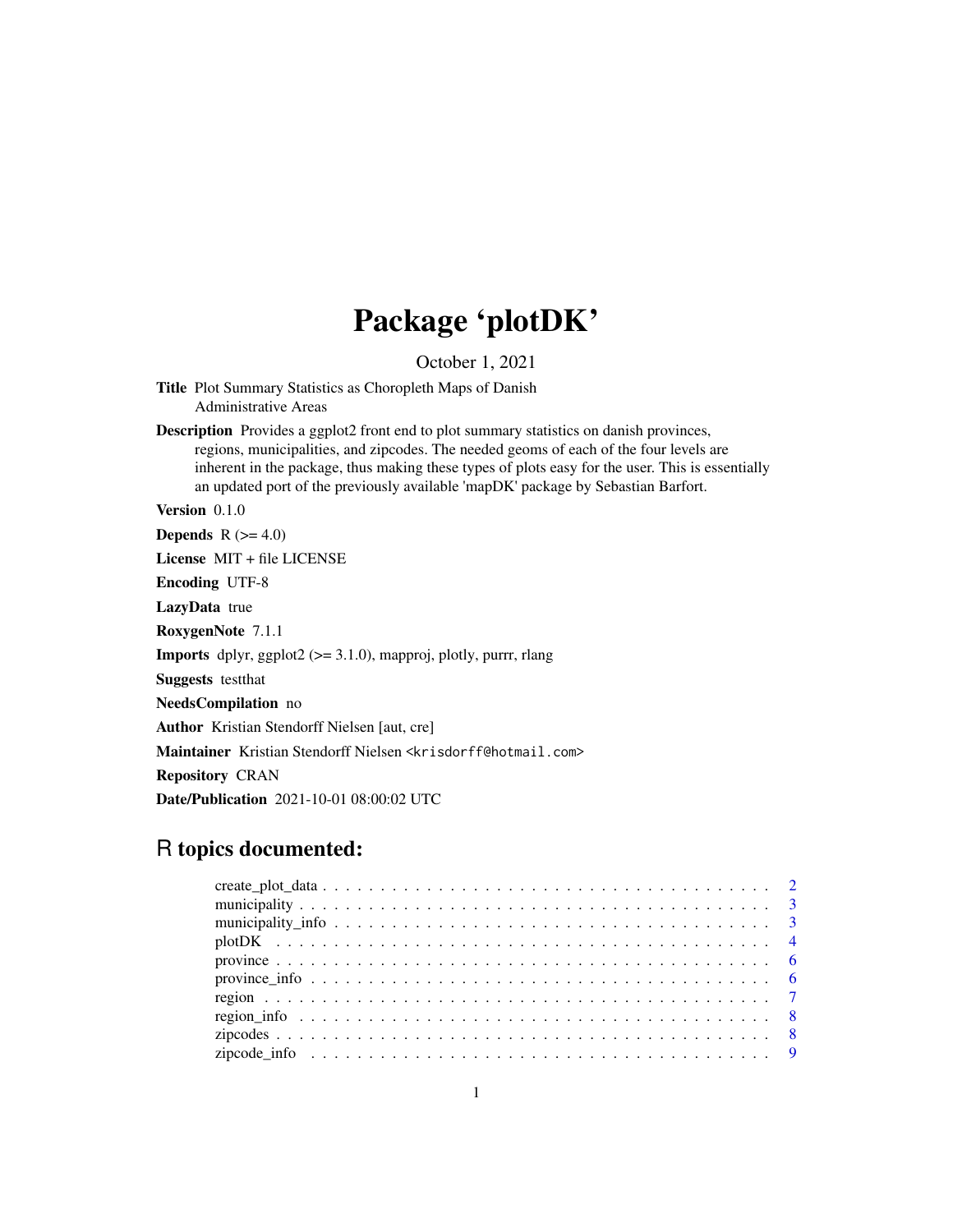#### <span id="page-1-0"></span> $\blacksquare$

create\_plot\_data *Create Plot Data*

#### Description

If data is provided, this functions attempts to merge the provided data with the geom-data inherent in the package on the chosen plotlevel. If no data is provided, only the geom-data for the chosen plotlevel is returned. This data is used to create the DK-plot.

#### Usage

```
create_plot_data(data, id, plotlevel, show_missing = FALSE, ...)
```
#### Arguments

| data         | A data. frame containing an ID-variable specifying either a municipality, re-<br>gion, province or zipcode (see id), as well as a value-variable containing any<br>value to be plotted on the chosen level. |
|--------------|-------------------------------------------------------------------------------------------------------------------------------------------------------------------------------------------------------------|
| id           | A character specifying the name of a column in data containing the ID on the<br>chosen level.                                                                                                               |
|              | For municipalities these variables can be either;                                                                                                                                                           |
|              | • A character-variable with danish municipality names. For accepted values<br>see municipality_info.                                                                                                        |
|              | • A numeric/integer-variable with official municipality numbers. For ac-<br>cepted values see municipality_info.                                                                                            |
|              | For regions these variables can either;                                                                                                                                                                     |
|              | • A character-variable with danish region names. For accepted values see<br>region_info.                                                                                                                    |
|              | • A numeric/integer-variable with danish region numbers. For accepted val-<br>ues see region_info.                                                                                                          |
|              | For provinces these variables can be either;                                                                                                                                                                |
|              | • A character-variable with danish province names. For accepted values see<br>province_info.                                                                                                                |
|              | • A numeric/integer-variable with danish province numbers. For accepted<br>values see province_info.                                                                                                        |
|              | For zip-codes these variables can be;                                                                                                                                                                       |
|              | • A numeric/integer-variable with danish zip-codes. For accepted values see<br>zipcode_info.                                                                                                                |
| plotlevel    | character, indicating which level to plot. Valid options are "municipality",<br>"region", "province", and "zipcode".                                                                                        |
| show_missing | logical. Should levels not present in data or with NA-values be printed? This<br>can be used to plot only a subset of entities.                                                                             |
| .            | Further arguments to pass to merge_data                                                                                                                                                                     |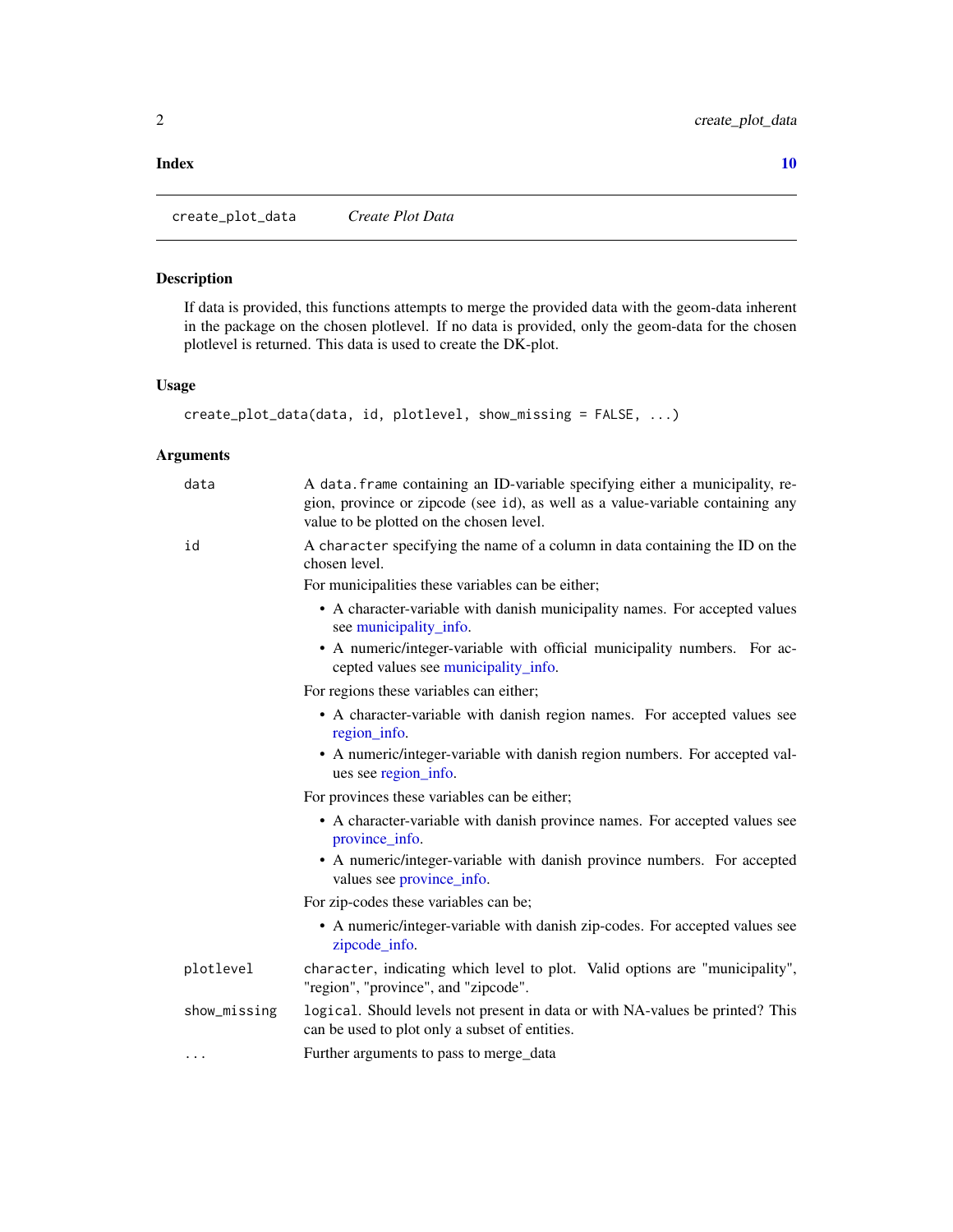#### <span id="page-2-0"></span>municipality 3

#### Value

A data.frame with either raw geom-data or geom-data merged with any data provided.

| municipality | Municipality data with keys and polygon-geoms for municipalities of<br>Denmark |
|--------------|--------------------------------------------------------------------------------|
|              |                                                                                |

#### Description

Municipality data with keys and polygon-geoms for municipalities of Denmark

#### Usage

municipality

#### Format

A data frame with 39,230 rows and 7 columns:

long Longitude coordinates.

lat Latitude coordinates.

order Order of coordinates in geoms.

group Geom groups.

id Name of entity.

id\_numeric Number of entity.

hole Indication of a geom hole.

#### Source

Statistics Denmark

<span id="page-2-1"></span>municipality\_info *Information of Valid Municipality Names and Numbers*

#### Description

Information of Valid Municipality Names and Numbers

#### Usage

municipality\_info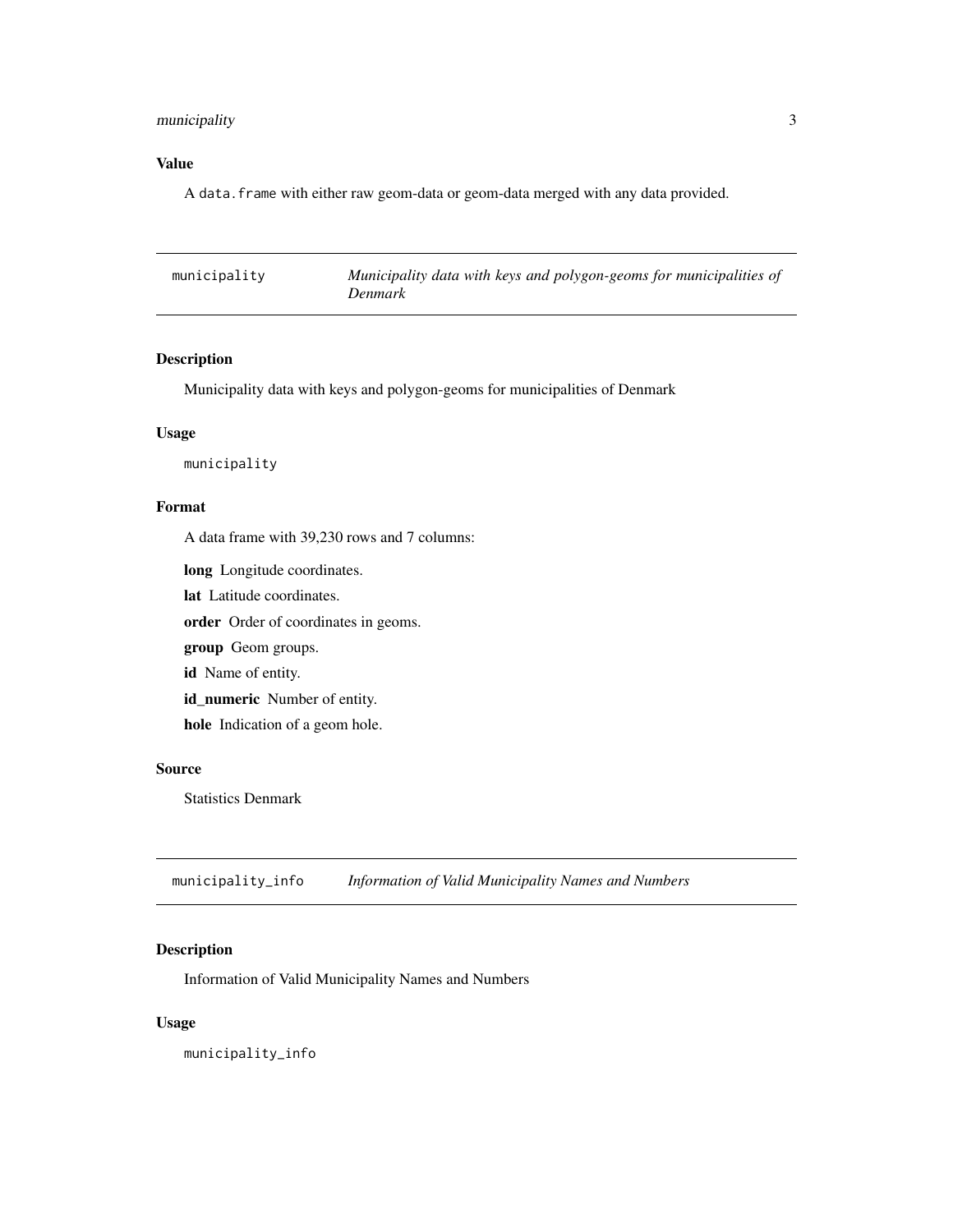#### <span id="page-3-0"></span>Format

A data frame with 99 rows and 2 columns:

municipality\_names Valid names of municipalities. municipality\_numbers Valid numbers of municipalities.

#### Source

Statistics Denmark

| plotDK |                                |  | Generate choropleth maps of Danish Municipalities, Regions, |  |
|--------|--------------------------------|--|-------------------------------------------------------------|--|
|        | <i>Provinces and Zip-areas</i> |  |                                                             |  |

#### Description

Draws a map that highligths any value of interest across either danish municipalities, regions, provinces or zip-codes. This is essentially a ggplot2-wrapper incorporating geoms of danish municipalities, regions, provinces and zipcodes. Therefore the output is compatible with further ggplot2 elements.

#### Usage

```
plotDK(
  data = NULL,id = NULL,value = NULL,
  plotlevel = "municipality",
  show_missing = FALSE,
  show_borders = TRUE,
  interactive = FALSE,
  titel = NULL
)
```
#### Arguments

| data | A data frame containing an ID-variable specifying either a municipality, re-<br>gion, province or zipcode (see id), as well as a value-variable containing any<br>value to be plotted on the chosen level. |
|------|------------------------------------------------------------------------------------------------------------------------------------------------------------------------------------------------------------|
| id   | A character specifying the name of a column in data containing the ID on the<br>chosen level.<br>For municipalities these variables can be either;                                                         |
|      | • A character-variable with danish municipality names. For accepted values<br>see municipality info.                                                                                                       |
|      | • A numeric/integer-variable with official municipality numbers. For ac-<br>cepted values see municipality_info.                                                                                           |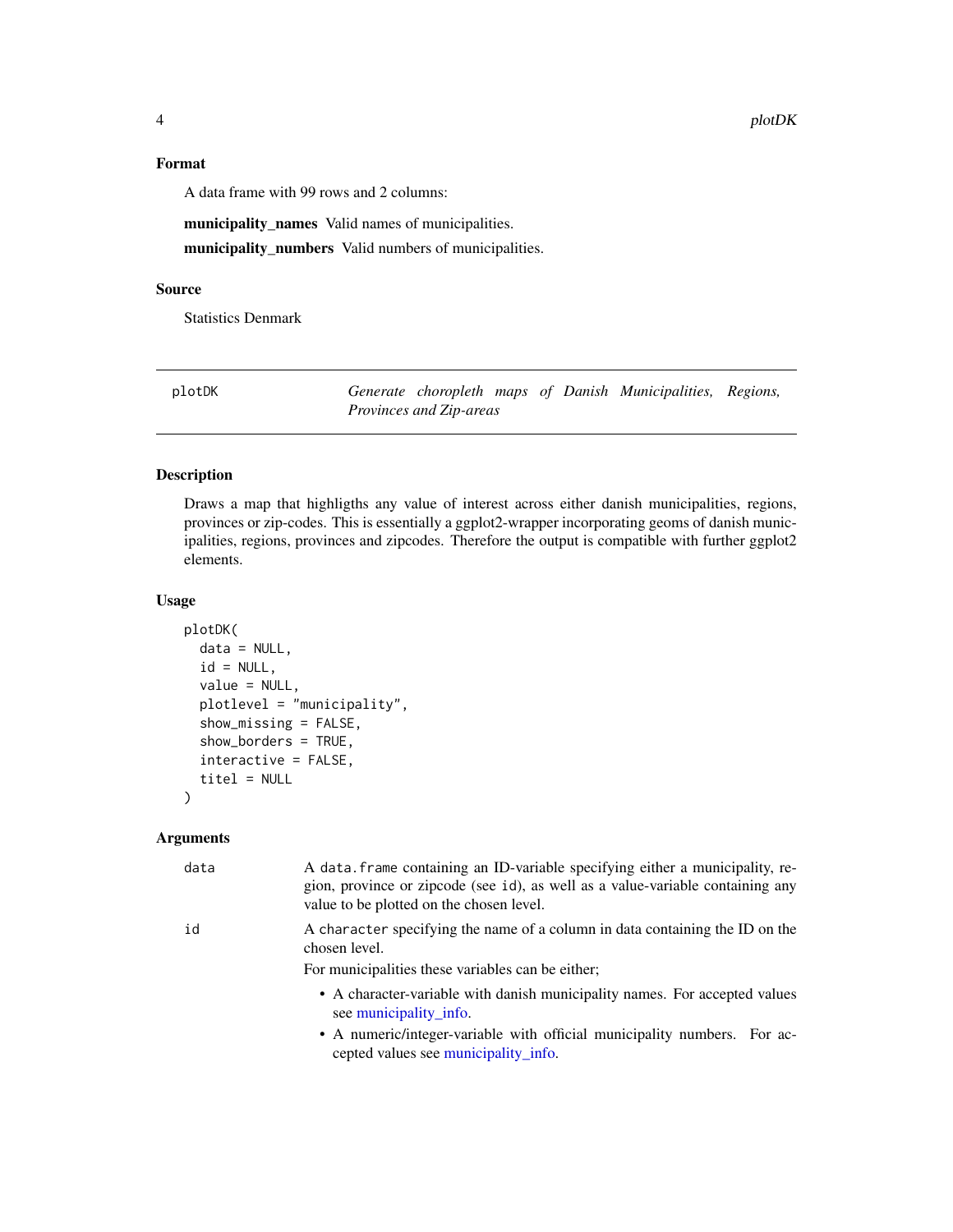<span id="page-4-0"></span>For regions these variables can either;

- A character-variable with danish region names. For accepted values see [region\\_info.](#page-7-1)
- A numeric/integer-variable with danish region numbers. For accepted values see [region\\_info.](#page-7-1)

For provinces these variables can be either;

- A character-variable with danish province names. For accepted values see [province\\_info.](#page-5-1)
- A numeric/integer-variable with danish province numbers. For accepted values see [province\\_info.](#page-5-1)

For zip-codes these variables can be;

• A numeric/integer-variable with danish zip-codes. For accepted values see [zipcode\\_info.](#page-8-1)

| value        | numeric-, factor- or character-variabel to be plotted on the map. Note that<br>character-variables will be naively translated to factors behind the scenes.<br>For full control over levels, pre-convert to a factor. |  |  |  |
|--------------|-----------------------------------------------------------------------------------------------------------------------------------------------------------------------------------------------------------------------|--|--|--|
| plotlevel    | character, indicating which level to plot. Valid options are "municipality",<br>"region", "province", and "zipcode".                                                                                                  |  |  |  |
| show_missing | logical. Should levels not present in data or with NA-values be printed? This<br>can be used to plot only a subset of entities.                                                                                       |  |  |  |
| show_borders | logical. Should geom borders be drawn?                                                                                                                                                                                |  |  |  |
| interactive  | logical. Should the plot be converted to an interactive plotly plot?                                                                                                                                                  |  |  |  |
| titel        | character. Optional plot title.                                                                                                                                                                                       |  |  |  |

#### Value

A ggplot object.

#### Examples

```
## Empty plot
plotDK()
province_data <- data.frame(
province_name = c(
   "nordjylland",
   "østjylland",
  "vestjylland",
   "fyn",
  "sydjylland",
   "vest-ogsydsjælland",
   "østsjælland",
   "københavnsomegn",
   "byenkøbenhavn",
   "bornholm",
   "nordsjælland"
```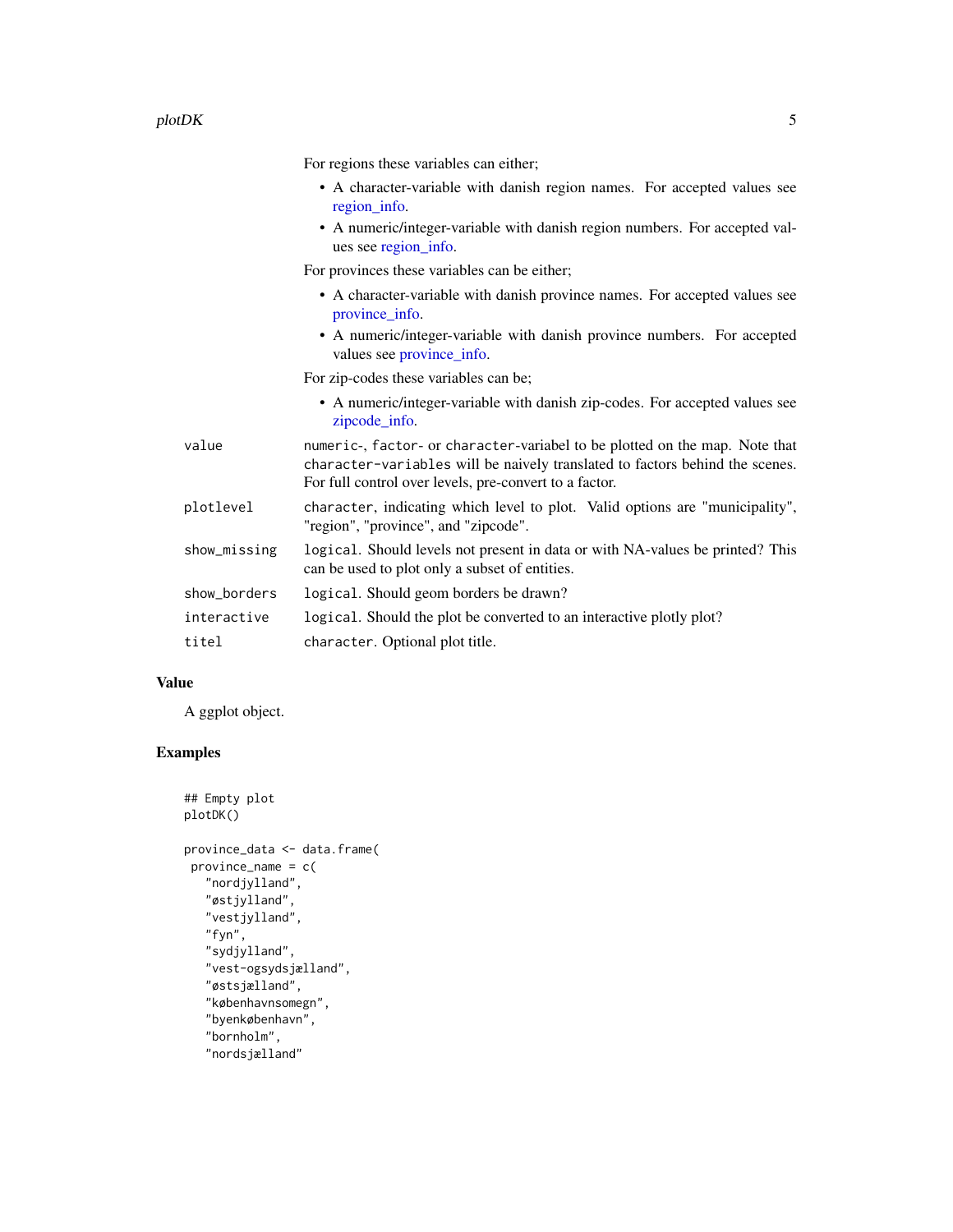```
),
value = 1:11,
stringsAsFactors = FALSE
\lambda
```
province *Province data with keys and polygon-geoms for provinces of Denmark*

#### Description

Province data with keys and polygon-geoms for provinces of Denmark

#### Usage

province

#### Format

A data frame with 4,083 rows og 7 columns:

long Longitude coordinates.

lat Latitude coordinates.

order Order of coordinates in geoms.

group Geom groups.

id Name of entity.

id\_numeric Number of entity.

hole Indication of a geom hole.

@source Statistics Denmark

<span id="page-5-1"></span>province\_info *Information of Valid Province Names and Numbers*

#### Description

Information of Valid Province Names and Numbers

#### Usage

province\_info

<span id="page-5-0"></span>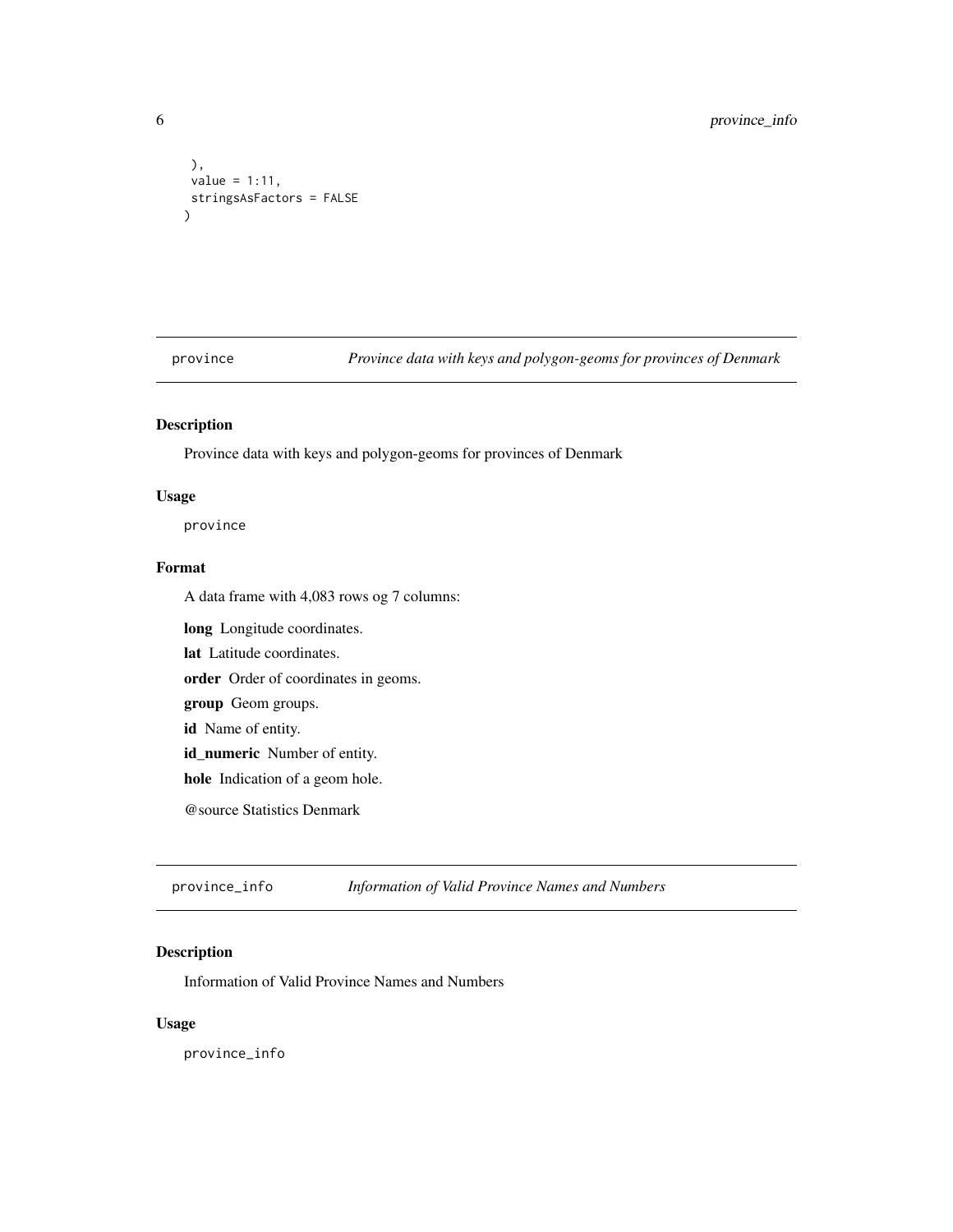#### <span id="page-6-0"></span>region and the contract of the contract of the contract of the contract of the contract of the contract of the contract of the contract of the contract of the contract of the contract of the contract of the contract of the

#### Format

A data frame with 11 rows and 2 columns:

province\_names Valid names of provinces.

province\_numbers Valid numbers of provinces.

#### Source

Statistics Denmark

region *Region data with keys and polygon-geoms for regions of Denmark*

#### Description

Region data with keys and polygon-geoms for regions of Denmark

#### Usage

region

#### Format

A data frame with 32,522 rows and 7 columns:

long Longitude coordinates.

lat Latitude coordinates.

order Order of coordinates in geoms.

group Geom groups.

id Name of entity.

id\_numeric Number of entity.

hole Indication of a geom hole.

#### Source

Statistics Denmark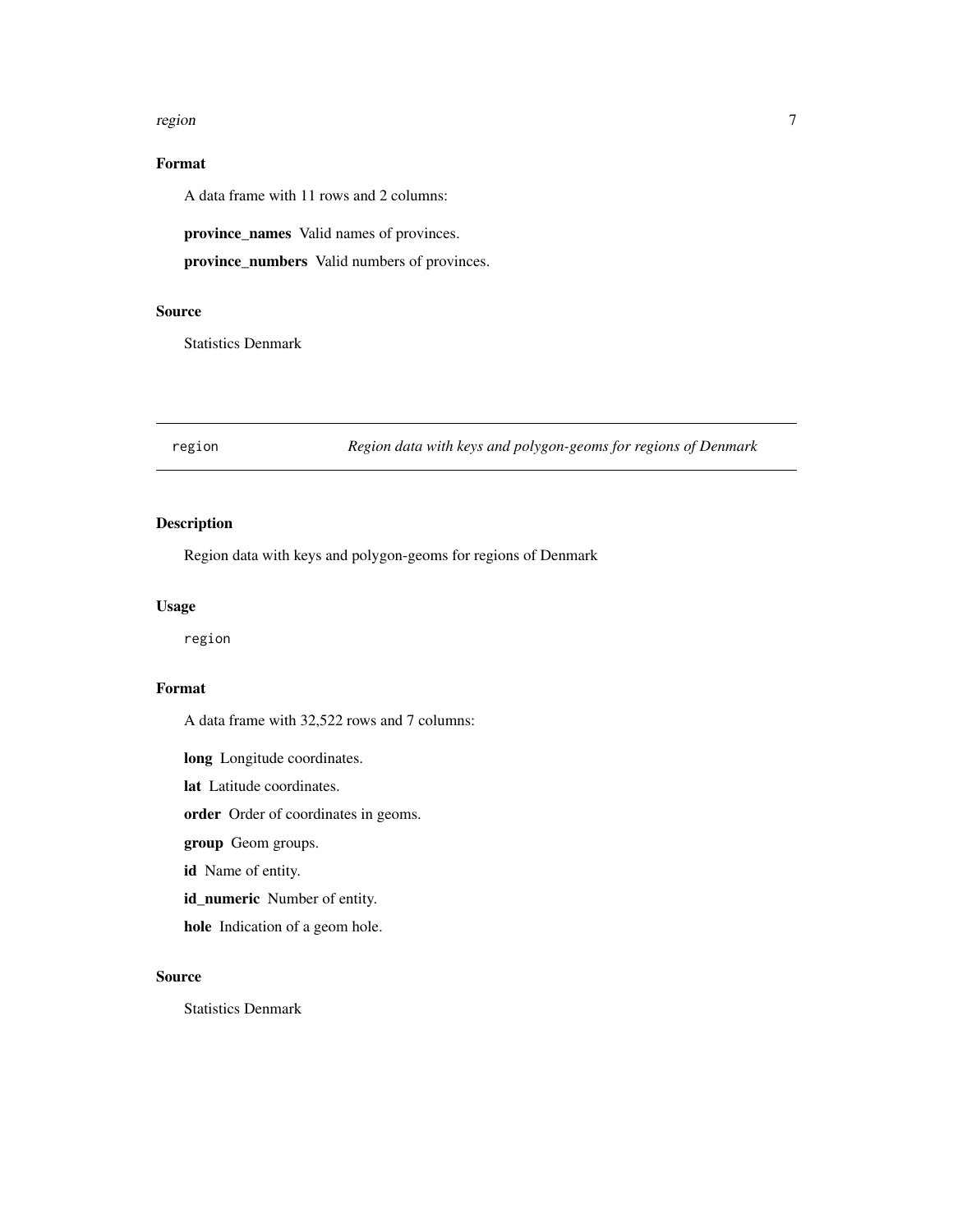<span id="page-7-1"></span><span id="page-7-0"></span>

#### Description

Information of Valid Region Names and Numbers

#### Usage

region\_info

#### Format

A data frame with 5 observations and 2 columns:

region\_names Valid names of regions. region\_numbers Valid numbers of regions.

#### Source

Statistics Denmark

zipcodes *Zipcode data with keys and polygon-geoms for zipcodes of Denmark*

#### Description

Zipcode data with keys and polygon-geoms for zipcodes of Denmark

#### Usage

zipcodes

#### Format

A data frame with 49,322 rows and 7 columns:

long Longitude coordinates.

lat Latitude coordinates.

order Order of coordinates in geoms.

group Geom groups.

id Name of entity.

id\_numeric Number of entity.

hole Indication of a geom hole.

#### Source

Statistics Denmark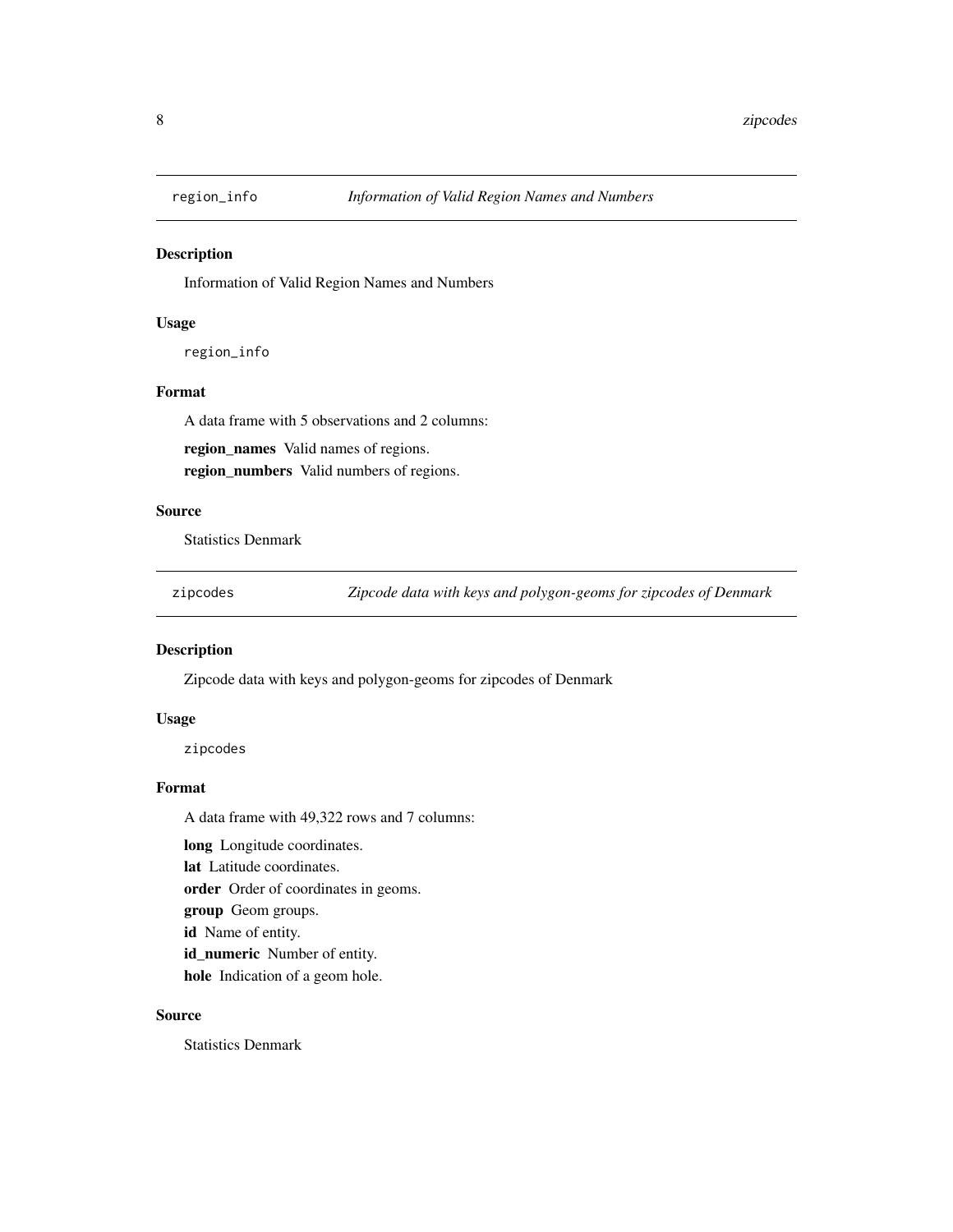<span id="page-8-1"></span><span id="page-8-0"></span>

#### Description

Information of Valid Zipcodes

#### Usage

zipcode\_info

#### Format

A data frame with 598 rows and 1 column:

zipcode\_numbers Valid numbers of zipcodes.

#### Source

Statistics Denmark